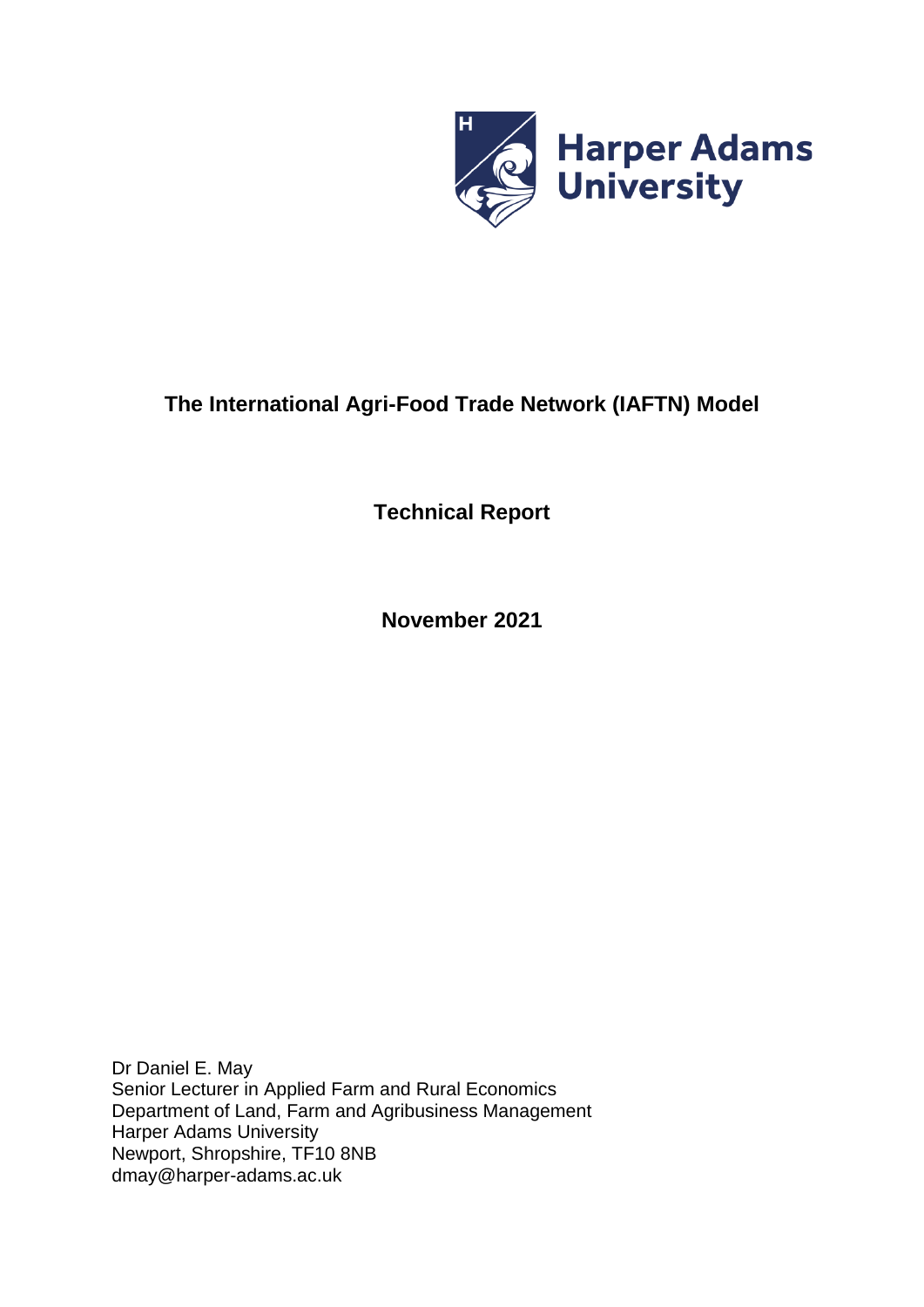### **Introduction**

Trade models typically used to provide assessments of agricultural and food policy reforms (such as the partial and general equilibrium modelling frameworks) are characterised by a number of key assumptions that often do not reflect important dimensions of agricultural and food chains across and between most countries (Devadoss et al, 1993; Soregaroli et al., 2011). The International Agri-Food Trade Network (IAFTN) model has been developed to accommodate, in a manageable way, several features of markets and trade that have already been identified in published and peer-reviewed work, such as:

- international trade architecture,
- imperfect competition in markets for both farm production (buyer power) and finished food goods (seller power),
- intermediaries in supply chains and their market power,
- intra-industry trade,
- product differentiation,
- asymmetry in market sizes,
- asymmetry in farmers productivity, and
- government policy biases.

When all of these features exist in a determined market, countries become highly connected in the sense that actions taken by a particular country (e.g. signing a trade agreement, adoption of a domestic policy, etc.) affects other countries. The intensity of the interaction depends very much on a) the degree of market power, and b) the international trade architecture.

Where buyer's power applies, intermediary firms (such as processors and supermarkets) face an increasing marginal cost to their input products, implying that an increase in the demand for an agricultural product from the farming sector will push the price paid to this sector up negatively (for the intermediaries), affecting the profits made by these firms. To counteract this, the intermediaries adjust by decreasing the product output sold in domestic and foreign markets where they compete under oligopoly. As a result, competitor countries operating in the same markets will be affected and it will be transmitted to other countries in the network. One of the key features of the IAFTN is that it considers the important role of intermediaries in terms of creating interdependency between countries as a consequence of market power. This role is largely ignored by other modelling approaches.

The IAFTN captures these effects, making this model unique. In contrast, alternative models, cannot capture these effects because, by the definition of perfect competition, countries are assumed to be price takers. Therefore, such models assume that there will be no flow-on effects in other countries

The aim of this technical report is to explain how the model was developed and the main assumptions considered in its design. For this purpose, the key features of the model outlined above are explained as follows.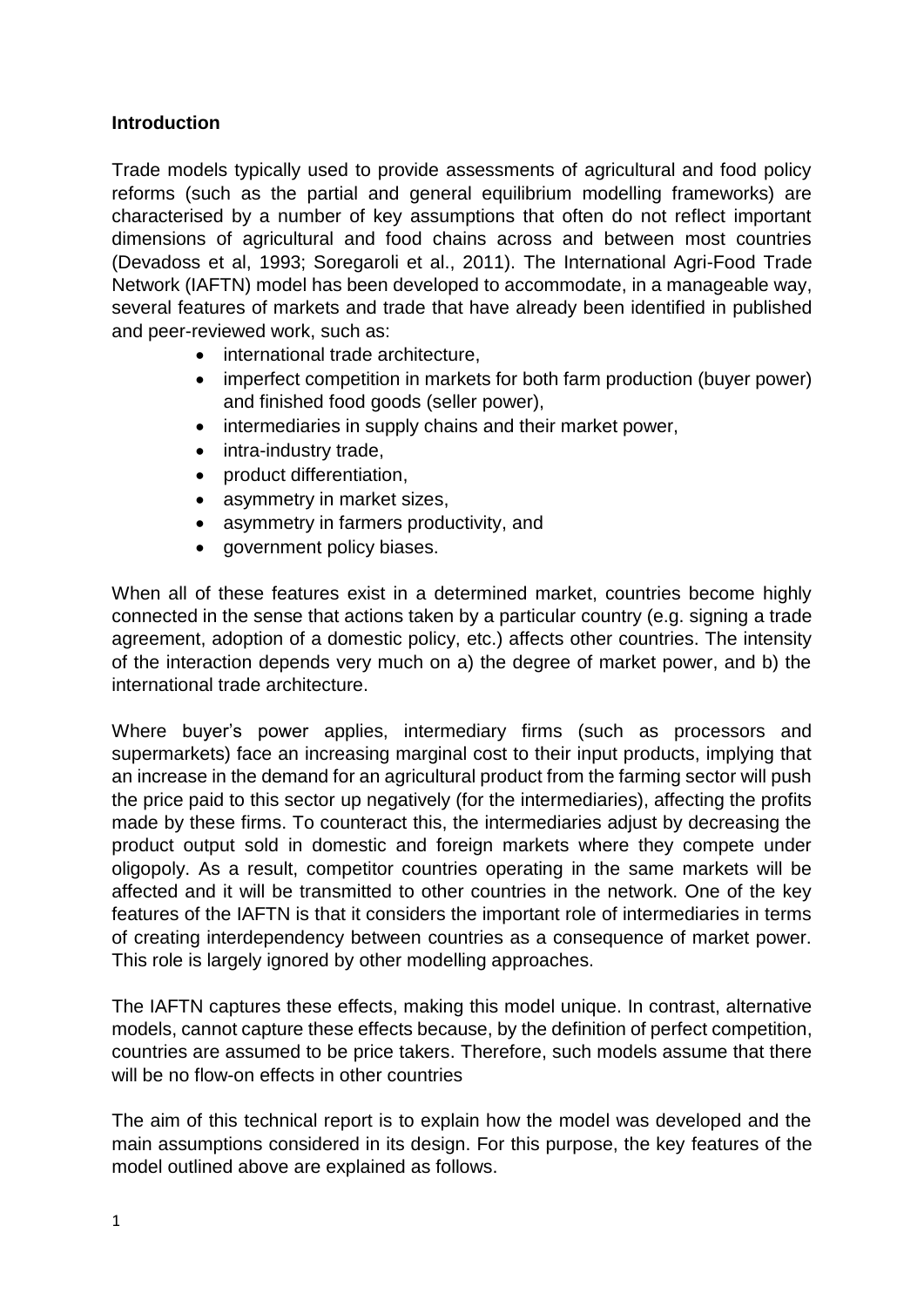#### **The Network Architecture**

International trade can be represented in different ways. A useful representation is by means of networks, in which countries are represented as nodes and links exist as international agreements between countries. This representation is useful because it shows the possible direct and indirect relevant transmission channels between countries when markets operate under imperfect competition, being one of the main features considered by the IAFTN.

Given the intricate and complex network of international trade agreements across the real world (see Figure 1), it is not possible to develop a manageable modelling approach that considers all the possible interactions. The associated mathematical complexity is a well-known limitation expressed by theoretical economists working in the area of networks (See for example Goyal, 2015).



**Figure 1. International Trade Agreements Network** 

In order to address this mathematical complexity of real world agreements, the IAFTN considers a world composed of four nodes (some of which can be an aggregation of countries when it is appropriate to do so) which represent the most relevant for the country under study. With four country nodes, the IAFTN considers the 64 possible network combinations that can be formed between these countries (see Figure 2). From these possible networks, researchers select a) one that represents the current trade structure for a determined agricultural commodity/food good, and b) one that will emerge after an agreement is signed.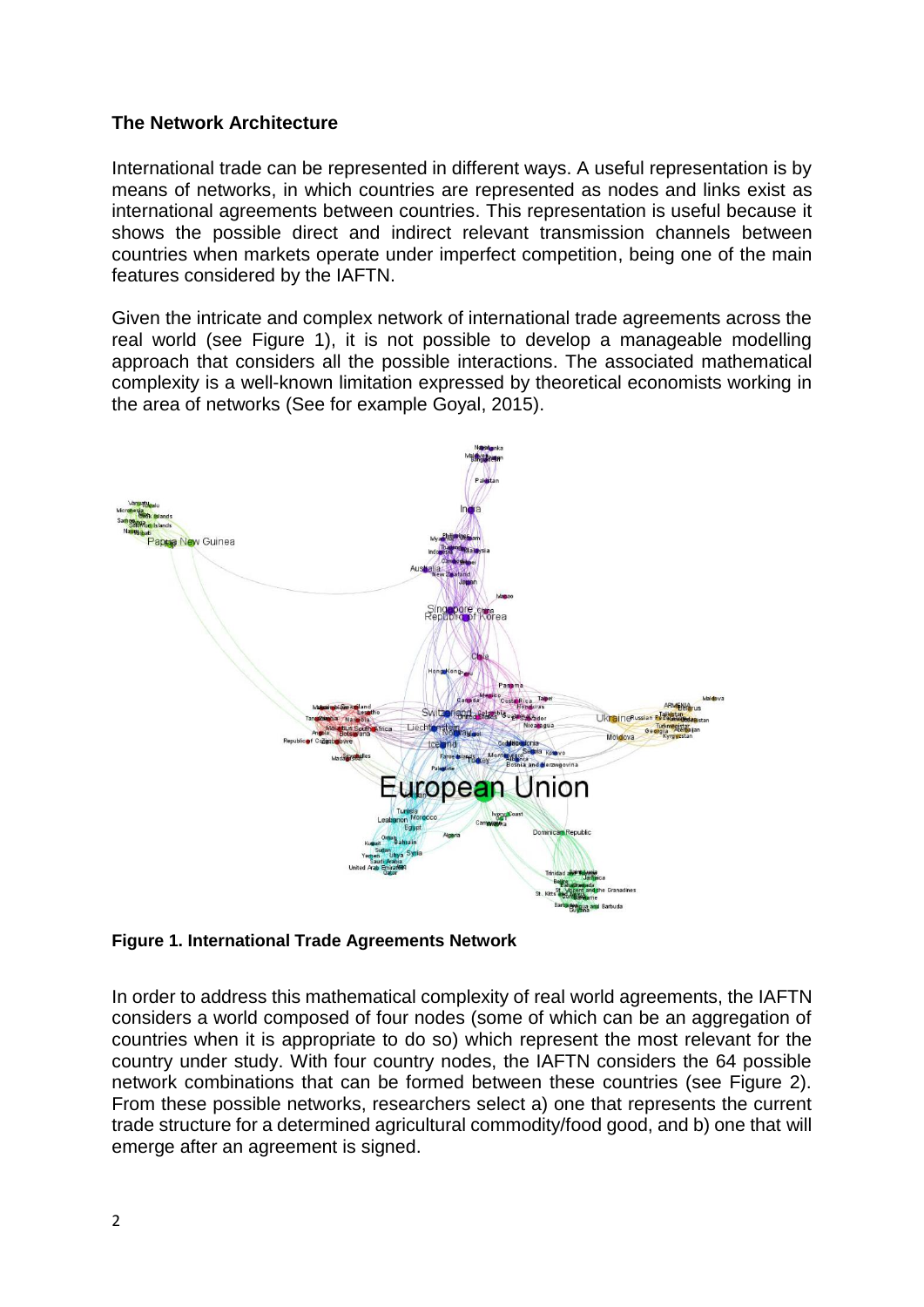| j                                                                         |                                                            | i<br>$\dot{J}$                                     | $\dot{J}$<br>i                                                   | $\dot{J}$<br>i                                                    |
|---------------------------------------------------------------------------|------------------------------------------------------------|----------------------------------------------------|------------------------------------------------------------------|-------------------------------------------------------------------|
| $\bullet_l$<br>$k$ <sup><math>\overline{\phantom{a}}</math></sup><br>(N1) | $\bullet$ <sub>l</sub><br>$k^{\blacktriangleleft}$<br>(N2) | $\bullet$ <sub>l</sub><br>$\boldsymbol{k}$<br>(N3) | l<br>k<br>(N4)                                                   | $\boldsymbol{k}$<br>(N5)                                          |
| $\ensuremath{\boldsymbol{j}}$<br>i                                        | $\dot{i}$<br>j                                             | $\dot{i}$<br>$\overline{\phantom{a}}$              | $\dot{i}$<br>j                                                   | $\dot{i}$<br>j                                                    |
| $k^{\bullet}$<br>$\iota$<br>(N6)                                          | $\iota$<br>$\boldsymbol{k}$<br>(N7)                        | l<br>$\boldsymbol{k}$<br>(N8)                      | l<br>k<br>(N9)                                                   | k<br>(N10)                                                        |
| $\ddot{i}$<br>j                                                           | j<br>i                                                     | i<br>$\dot{J}$                                     | i                                                                |                                                                   |
| k<br>$\iota$<br>(N11)                                                     | l<br>$k^{\bullet}$<br>(N12)                                | l<br>$\boldsymbol{k}$<br>(N13)                     | k<br>$\iota$<br>(N14)                                            | $\boldsymbol{k}$<br>(N15)                                         |
| $\dot{J}$<br>$\dot{i}$                                                    | $\ddot{i}$<br>j                                            | $\ddot{i}$<br>$\dot{j}$                            | i                                                                | $\ddot{i}$                                                        |
| k<br>l<br>(N16)                                                           | $\boldsymbol{k}$<br>l<br>(N17)                             | k<br>(N18)                                         | (N19)                                                            | k<br>(N20)                                                        |
| j<br>i                                                                    | $\dot{i}$                                                  | $\dot{i}$<br>j                                     | i<br>Ĵ                                                           | i<br>İ                                                            |
| $\mathfrak l$<br>(N21)                                                    | $k^{\prime}$<br>$\iota$<br>(N22)                           | $\boldsymbol{k}$<br>l<br>(N23)                     | $\iota$<br>$\boldsymbol{k}$<br>(N24)                             | k<br>(N25)                                                        |
| i                                                                         |                                                            | i<br>$\dot{J}$                                     | i                                                                |                                                                   |
| $\boldsymbol{k}$<br>l<br>(N26)                                            | $\boldsymbol{k}$<br>$\mathfrak{l}$<br>(N27)                | $^{\prime}$ l<br>k<br>(N28)                        | l<br>k<br>(N29)                                                  | k<br>(N30)                                                        |
| i<br>j                                                                    | i<br>j                                                     | $\dot{i}$                                          |                                                                  |                                                                   |
| l<br>$\boldsymbol{k}$<br>(N31)                                            | $\boldsymbol{k}$<br>(N32)                                  | $\iota$<br>$\boldsymbol{k}$<br>(N33)               | l<br>$k$ <sup><math>\overline{\phantom{a}}</math></sup><br>(N34) | $\boldsymbol{k}$<br>(N35)                                         |
|                                                                           | j<br>i                                                     | j<br>$\ddot{i}$                                    | j<br>i                                                           |                                                                   |
|                                                                           | k<br>(N36)                                                 | $k^{\prime}$<br>l<br>(N37)                         | l<br>k<br>(N38)                                                  | $\boldsymbol{k}$<br>(N39)                                         |
|                                                                           |                                                            | i                                                  | i<br>j                                                           | i                                                                 |
| $\bullet$ <sub>l</sub><br>$k \in$<br>(N40)                                | k<br>l<br>(N41)                                            | $k^{\bullet}$<br>$\iota$<br>(N42)                  | l<br>$\boldsymbol{k}$<br>(N43)                                   | $\mathbf{L}$<br>$k$ <sup><math>\blacksquare</math></sup><br>(N44) |
| $\ensuremath{\boldsymbol{j}}$<br>$\ddot{i}$                               | $\dot{i}$                                                  | i<br>$\dot{J}$                                     | $\dot{i}$<br>j                                                   | i<br>j                                                            |
| l<br>k<br>(N45)                                                           | $\iota$<br>$\boldsymbol{k}$<br>(N46)                       | $\iota$<br>$\boldsymbol{k}$<br>(N47)               | k<br>l<br>(N48)                                                  | k<br>(N49)                                                        |
| $\boldsymbol{j}$<br>$\dot{i}$                                             | i<br>j                                                     | $\dot{i}$<br>j                                     | $\dot{i}$<br>$\boldsymbol{j}$                                    | $\dot{i}$                                                         |
| k<br>(N50)                                                                | $\boldsymbol{k}$<br>l<br>(N51)                             | k<br>$\iota$<br>(N52)                              | $\iota$<br>$\boldsymbol{k}$<br>(N53)                             | $\boldsymbol{k}$<br>(N54)                                         |
| $\dot{i}$<br>j                                                            | Ĵ<br>i                                                     | $\dot{i}$<br>j                                     | i<br>Ĵ                                                           | i<br>Ĵ                                                            |
| $\iota$<br>$\boldsymbol{k}$<br>(N55)                                      | $\boldsymbol{k}$<br>(N56)                                  | $\iota$<br>$\boldsymbol{k}$<br>(N57)               | l<br>k<br>(N58)                                                  | $\boldsymbol{k}$<br>(N59)                                         |
| $\boldsymbol{j}$<br>$\dot{i}$                                             | i<br>j                                                     | i<br>j                                             | i<br>Ĵ                                                           | i                                                                 |
| $\boldsymbol{k}$<br>l<br>(N60)                                            | $\boldsymbol{k}$<br>(N61)                                  | $\iota$<br>$\boldsymbol{k}$<br>(N62)               | $\mathbf{k}$<br>(N63)                                            | $\boldsymbol{k}$<br>(N64)                                         |

**Figure 2. Possible international trade networks that can be formed with four counties.**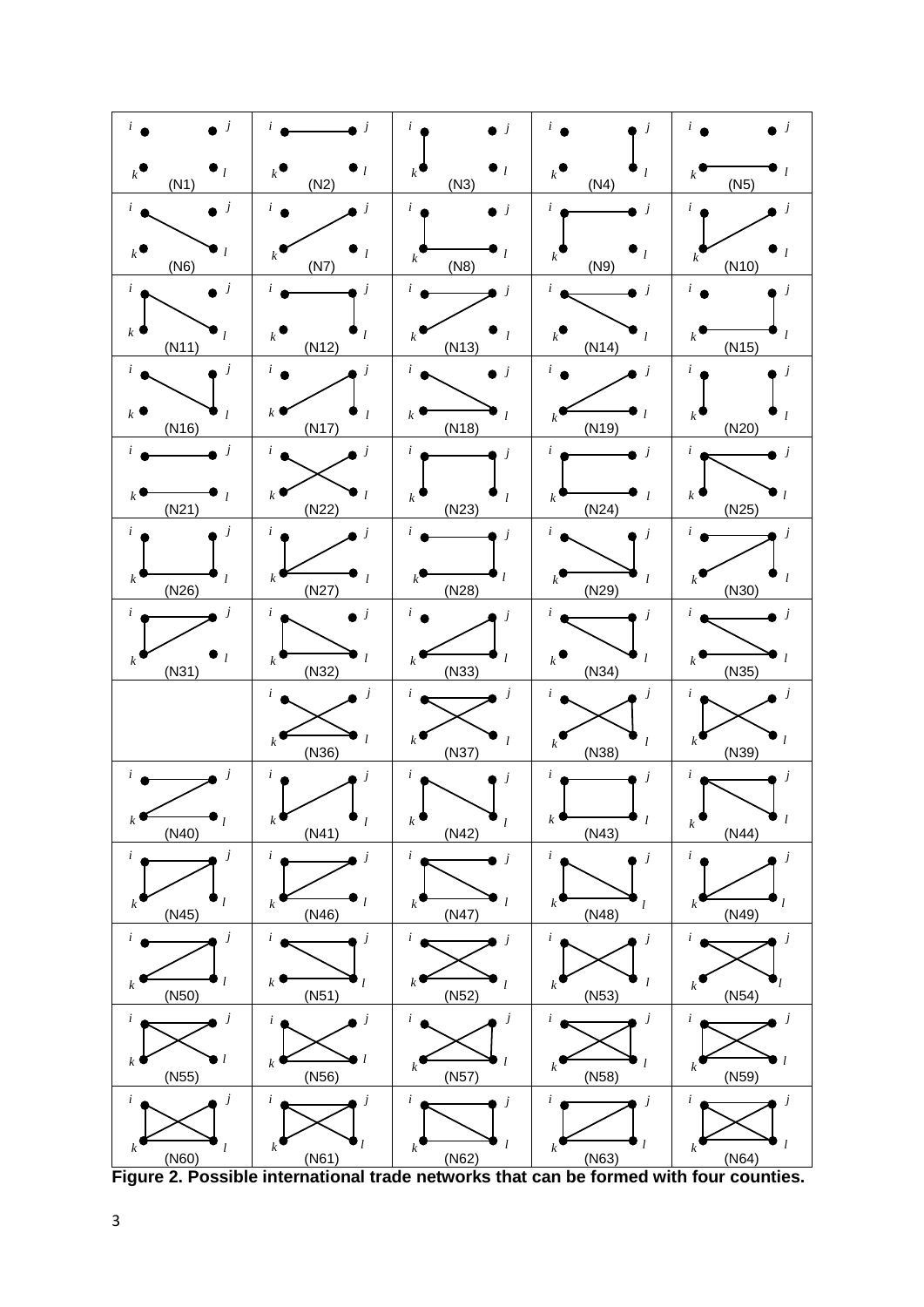Using the simulated data obtained in both networks (a and b) they are compared to predict a number of key indicators such as the marginal change in the level of exports, imports and prices in each country. The predicted information is obtained following calibration of the model, and after the data are triangulated with real data.

Formally, the network architecture considered by the IAFTN is described as follows:

An international agreement between countries *i* and *j* is described by a link, given by a binary variable  $q_{ii} \in \{0,1\}$ . If  $q_{ii} = 0$ , then no agreement exists between the countries *i* and *i*. If  $g_{ii} = 1$ , then an agreement exists between them. A network  $g \in \{ (g_{ii})_{ii \in \mathbb{N}} \}$  is a description of the international agreements that exist between the countries in N, where  $N = \{1, 2,..., N\}$  is the set of countries, and *N* is the total number of countries, currently a maximum of four. Network  $g^c$  is the complete network  $(g_{ij} = 1 \ \forall \ i, j \in \mathbb{N})$  and corresponds to global free trade, and Network  $g^e$  is the empty network  $(g_{ij} = 0 \forall i, j \in$ N) and corresponds to a network in which all countries do not have an agreement. Let *G* denote the set of all possible networks of international agreements between countries. Let  $N/(g) = \{j \vee N: g_{ij} = 1\}$  be the set of countries with whom country *i* has an international trade agreement in network *g*. When  $g_{ii} = 1$ , we assume that  $i \in N_i(q)$  and the cardinality of *Ni*(*g*) is denoted by  $n_i(g)$ . Let  $L_i(g) = \{(q_{ii})_{ii \in N} : j \in N_i(g)\}$  be the set of links existing in country *i* in network *g*. Finally, let  $W_i(g)$ ,  $CS_i(g)$ ,  $\pi_i(g)$  and  $TR_i(g)$  be welfare, consumer surplus, total profit and tariff revenue, respectively, in country *i* and in network *g*.

## **The model**

The IAFTN model is an extension of the network models developed by Goyal and Joshi (2006) and Furusawa and Konishi (2007). It assumes the existence of intermediaries in each country. These firms are assumed to have buyer power in the inter-play between farmers and intermediaries and with seller power at the consumer end through trade. The model also allows for asymmetry in market size and fixed cost.

In this model, it is assumed that the farming sector is formed of a single group of farmers who are price takers (i.e. farmers are highly atomized) and produce a homogeneous good denoted by  $q_i^f(g)$  $i$ <sup>f</sup> $(g)$  (i.e. this is the total output produced by the farmers in country *i* and in network *g*). It is assumed that this output is the input purchased by the domestic intermediaries. Since the latter are few buyers of this input, these firms face a non-horizontal inverse supply function of the homogeneous product (White, 1996):

$$
P_i^f(g) = \gamma_i + \theta Q_i^f(g) \tag{1}
$$

where  $p_i^f(g)$  $i$ <sup>t</sup> $(g)$  is the price of the homogeneous good that is paid to farmers,  $\gamma$  is a constant (it becomes the fixed cost faced by the intermediaries of country  $\hat{\eta}$ ;  $\theta$  is the slope of inverse supply function of the farming sector); and  $Q_i^f(g)$  is the total output sold by the farming sector of country *i*. This means: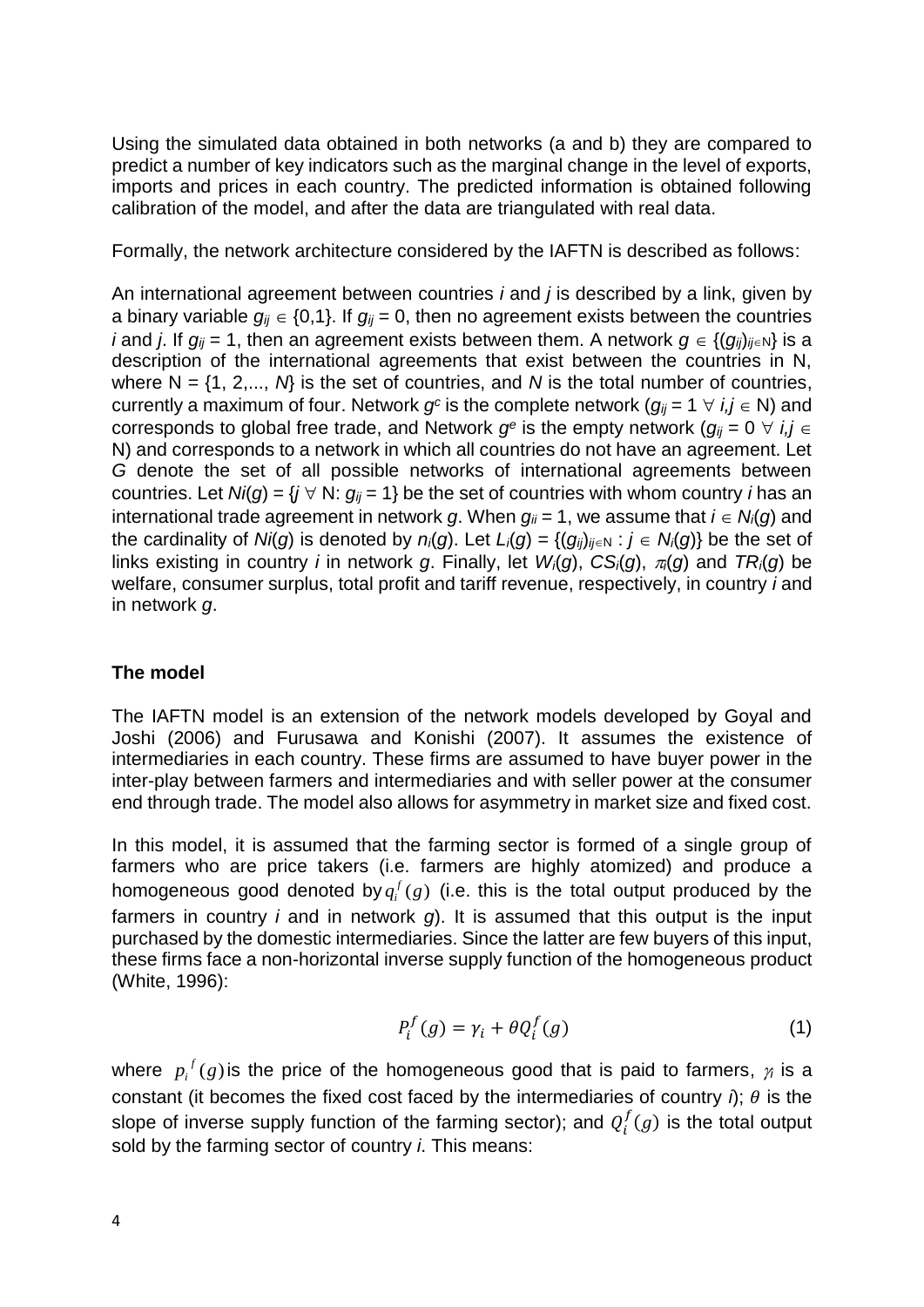$$
Q_i^f(g) = n_i^i q_i^i(g) + n_i^i q_j^i(g) + n_i^i q_k^i(g) + n_i^i q_i^i(g)
$$
 (2)

where *i*, *j*, *k* and *l* are the four countries in the network, and  $n_i^i$  is the number of intermediaries in country *i*. For further analysis we define (see Expressions 12 and 14 below):

$$
Q_i^f(g) = Q_{i-j}^f(g) + n_i^i q_j^i(g)
$$
 (3)

Note that the coefficient  $\theta$  reflects the additional mechanism that plays a key role in explaining the stability of agricultural trade networks, which is the increasing marginal cost to free trade faced by the intermediaries.

On the other hand, it is assumed that the output sold in the domestic market and imported output are differentiated. This is captured by the following demand functions for these outputs, respectively (see Dixit, 1979):

$$
P_i^i(g) = \alpha_i^i - \beta_i^i Q_i^i(g) - k Q_i^{-i}(g)
$$
\n(4)

$$
P_i^{-i}(g) = \alpha_i^{-i} - \beta_i^{-i} Q_i^{-i}(g) - k Q_i^{i}(g)
$$
 (5)

where  $P_i^i(g)$  is the price paid for the domestic output in country *i*;  $P_i^{-i}(g)$  is the price paid for imported output in country *i*;  $\alpha_i^i$  is interpreted as the market size of the domestic output in country *i* (Goyal and Joshi, 2006);  $\alpha_i^{-i}$  is the market size of the imported goods in country *i*;  $\beta_i^i$ is the slope of the inverse demand for the domestic output in country *i*;  $\beta_i^{-i}$  is the slope of the inverse demand for the imported goods in country  $\ddot{r}$ , and  $\ddot{k}$  is a parameter reflecting good differentiation. In these equations:

$$
Q_i^i(g) = n_i^i q_i^i(g) \tag{6}
$$

$$
Q_i^{-i}(g) = Q_i^j(g) + Q_i^k(g) + Q_i^l(g) = n_j^j q_i^j(g) + n_k^k q_i^k(g) + n_l^l q_i^l(g)
$$
(7)

where  $n_i^i,\,n_j^j,\,n_k^k$  and  $n_i^l$  are the number of homogeneous intermediaries in countries *i*, *j*, *k* and *l*, respectively.

In relation to the intermediaries, they are assumed to compete Cournot oligopoly in the markets where they sell their output. The optimization problem would depend on whether the target market belong to a country having or not an agreement. If countries *i* and *j* have an agreement, then: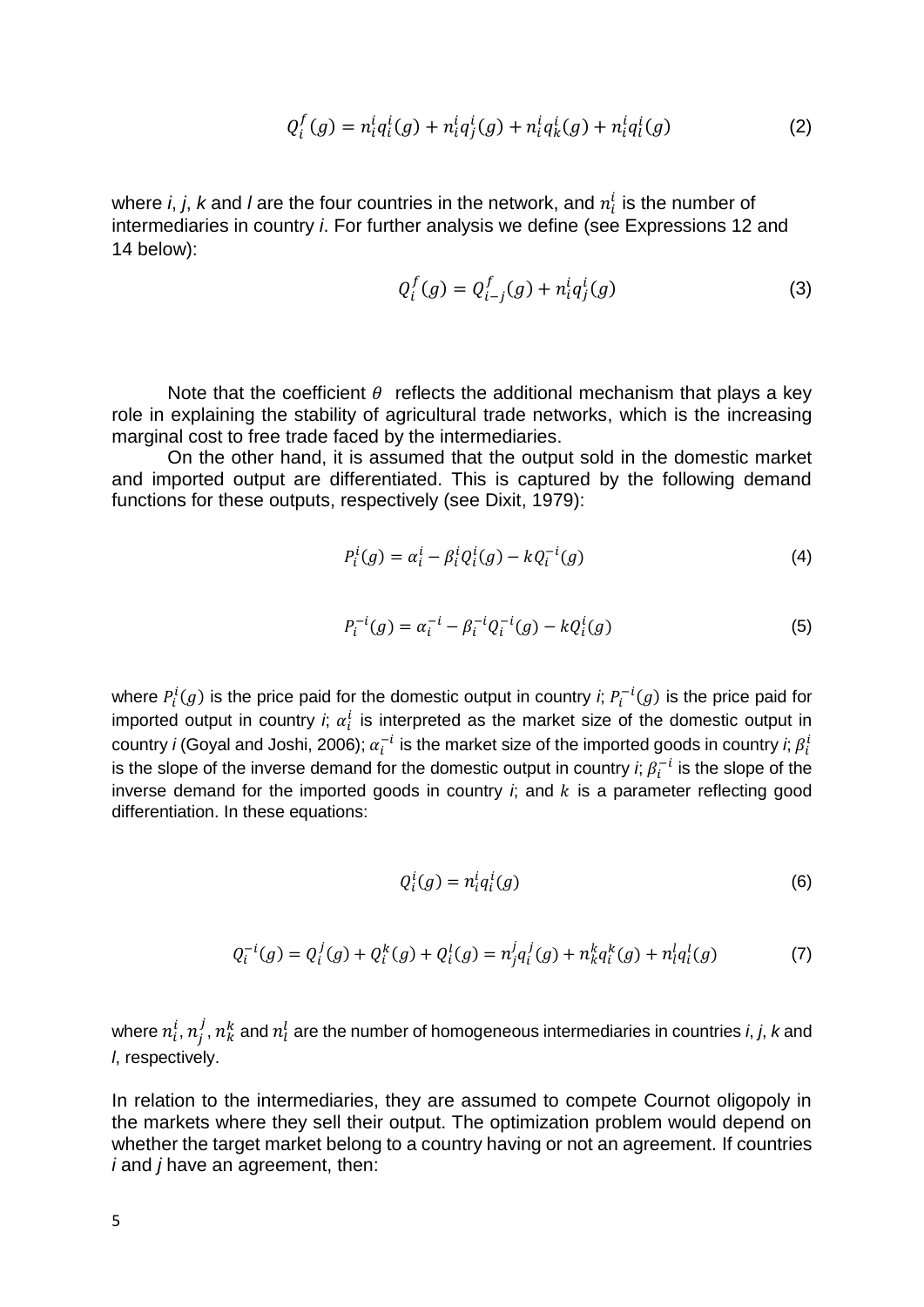$$
\pi_i^{j(1)}(g) = q_i^j(g) [P_i^{-i}(g) - P_j^f(g)] \tag{8}
$$

where  $\pi_i^{j(1)}(g)$  is the profit made by a particular intermediary (i.e. intermediary 1) of country *j* in country *i*. The first order condition of this expression is:

$$
\frac{\partial \pi_i^{j(1)}(g)}{\partial q_i^j(g)} = P_i^{-i}(g) - P_j^f(g) + \left[ \frac{\partial P_i^{-i}(g)}{\partial q_i^j(g)} - \frac{\partial P_j^f(g)}{\partial q_i^j(g)} \right] q_i^j(g) \tag{9}
$$

Using the derivatives of  $P_i^{-i}(g)$  and  $P_j^{f}(g)$ :

$$
\frac{\partial \pi_i^{j(1)}(g)}{\partial q_i^j(g)} = P_i^{-i}(g) - P_j^f(g) - (\beta_i^{-i} + \theta) q_i^j(g)
$$
\n(10)

Substituting  $P_i^{-i}(g)$  and  $P_j^{f}(g)$ :

$$
q_i^j(g) = \frac{\alpha_i^{-i} - \gamma_j - \beta_i^{-i} \left( n_k^k q_i^k(g) + n_i^l q_i^l(g) \right) - k n_i^l q_i^i(g) - \theta \varrho_{j-i}^f(g)}{(\beta_i^{-i} + \theta)(n_i^i + 1)}
$$
(11)

This is the optimal output sold by a single intermediary in country *j*. Aggregating by the number of intermediaries in this country:

$$
Q_i^j(g) = n_j^j q_i^j(g) = n_j \left[ \frac{\alpha_i^{-i} - \gamma_j - \beta_i^{-i} \left( n_k^k q_i^k(g) + n_i^l q_i^l(g) \right) - k n_i^l q_i^i(g) - \theta q_{j-i}^f(g)}{(\beta_i^{-i} + \theta) \left( n_j^j + 1 \right)} \right] \tag{12}
$$

On the other hand, the profit made by a determined intermediary of country *k* in country *i* when these countries do not have an agreement is:

$$
\pi_i^{k(1)}(g) = q_i^k(g) \left[ P_i^{-i}(g) - P_k^f(g) - T_k^i(g) \right] \tag{13}
$$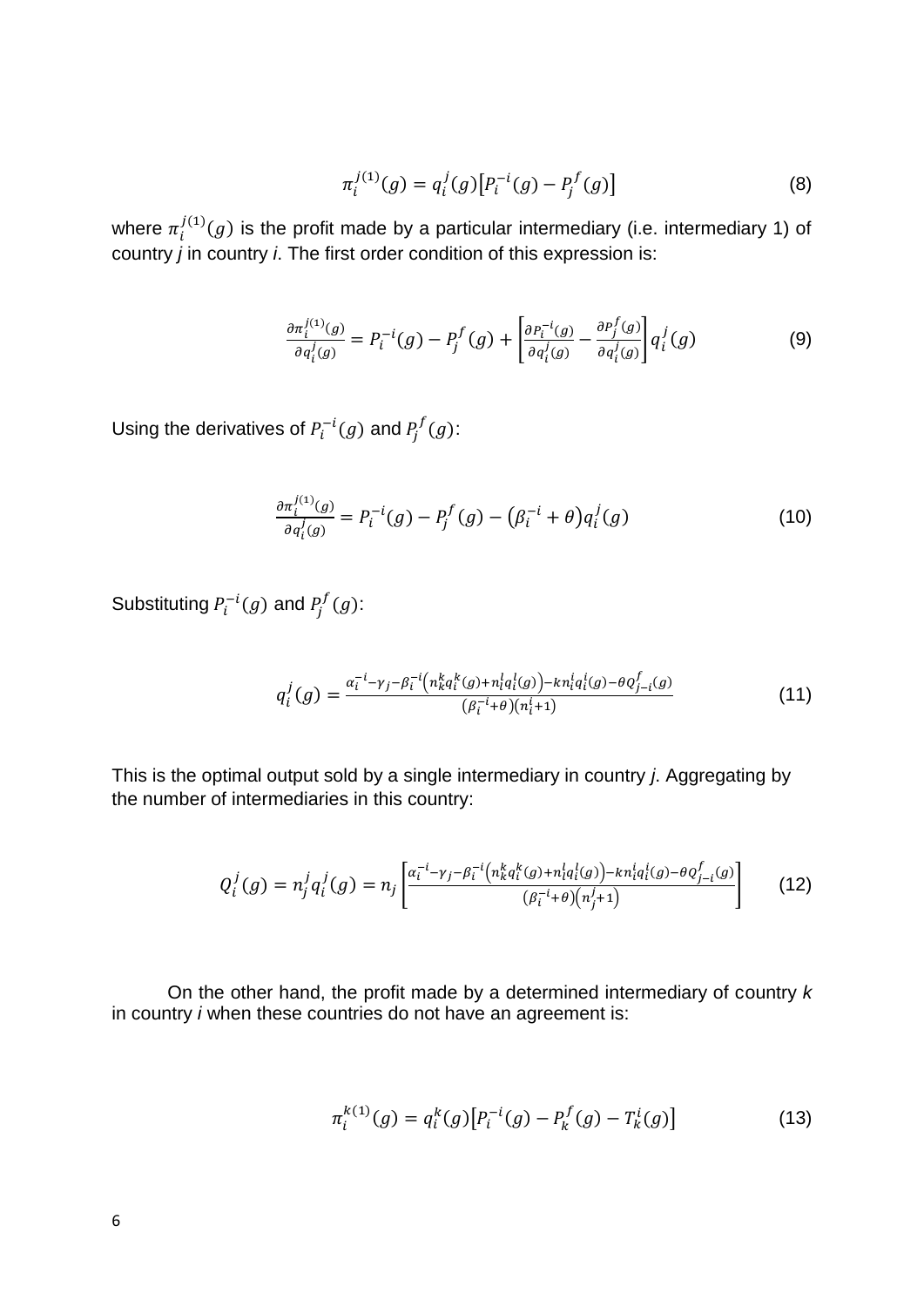Where  $T_k^i(g)$  is the tariff applied by country *i* to country *k* in network  $g$ . Using a similar approach considered by the previous profit analysis, it is concluded that the optimal output sold by the intermediaries of country *k* to country *i* is:

$$
Q_i^k(g) = n_k^k q_i^k(g) = n_k^k \left[ \frac{\alpha_i^{-i} - \gamma_k - n_k^i(g) - \beta_i^{-i} \left( n_j^j q_i^j(g) + n_l^l q_i^l(g) \right) - k n_i^l q_i^i(g) - \theta Q_{k-i}^f(g)}{(\beta_i^{-i} + \theta)(n_k^k + 1)} \right] \tag{14}
$$

Finally, governments are assumed to maximise the following weighted welfare function:

$$
W_i(g) = a_i CS_i(g) + b_i \pi_i(g) + c_i PS_i(g) + d_i TR_i(g)
$$
\n(15)

where  $\mathit{CS}_i(g)$  corresponds to consumer surplus in country *i*;  $\pi_i(g)$  is the total profit made by the intermediaries of this country,  $PS<sub>i</sub>(g)$  is the producer surplus of the farming sector in country *i*;  $TR_i(g)$  is tariff revenue; and  $a_i$ ,  $b_i$ ,  $c_i$ , and  $d_i$  are the weights (between 0 and 1) placed by the government of country *i* on the components of the welfare function. Biased governments are captured by these parameters. Expressions for  $CS_i(g)$ ,  $\pi_i(g)$ ,  $PS_i(g)$  and  $TR_i(g)$  are obtained using the optimal output in Expressions 12 and 14:

$$
B_i^i Q_i^{i2}(g) + B_i^{-i} (Q_i^j(g) + Q_i^k(g) + Q_i^l(g))^{2}
$$
  

$$
CS_i(g) = \frac{+2kQ_i^i(g)(Q_i^j(g) + Q_i^k(g) + Q_i^l(g))}{2}
$$
 (16)

$$
\pi_i(g) = \sum_{j \in N_i(g)} n_i^i \pi_i^i(g) + \sum_{k \in N_i(g)} n_k^k \pi_i^k(g) = \sum_{j \in N_i(g)} \frac{(\beta_i^i + \theta)}{n_i^i} Q_i^{i2}(g) + \sum_{k \in N_i(g)} \frac{(\beta_i^{-i} + \theta)}{n_k^k} Q_i^{k2}(g)
$$
\n(17)

$$
PS_i(g) = \frac{\theta}{2} Q_i^{f2}(g) = \frac{\theta}{2} \Big( Q_i^i(g) + Q_j^i(g) + Q_k^i(g) + Q_l^i(g) \Big)^2 \tag{18}
$$

$$
TR_i(g) = \sum_{k \in N_i(g)} T_k^i(g) Q_i^k(g)
$$
\n(19)

Using these expression, optimal tariffs are calculated in each country in a determined network. These tariffs are then employed to get values for outputs, prices and the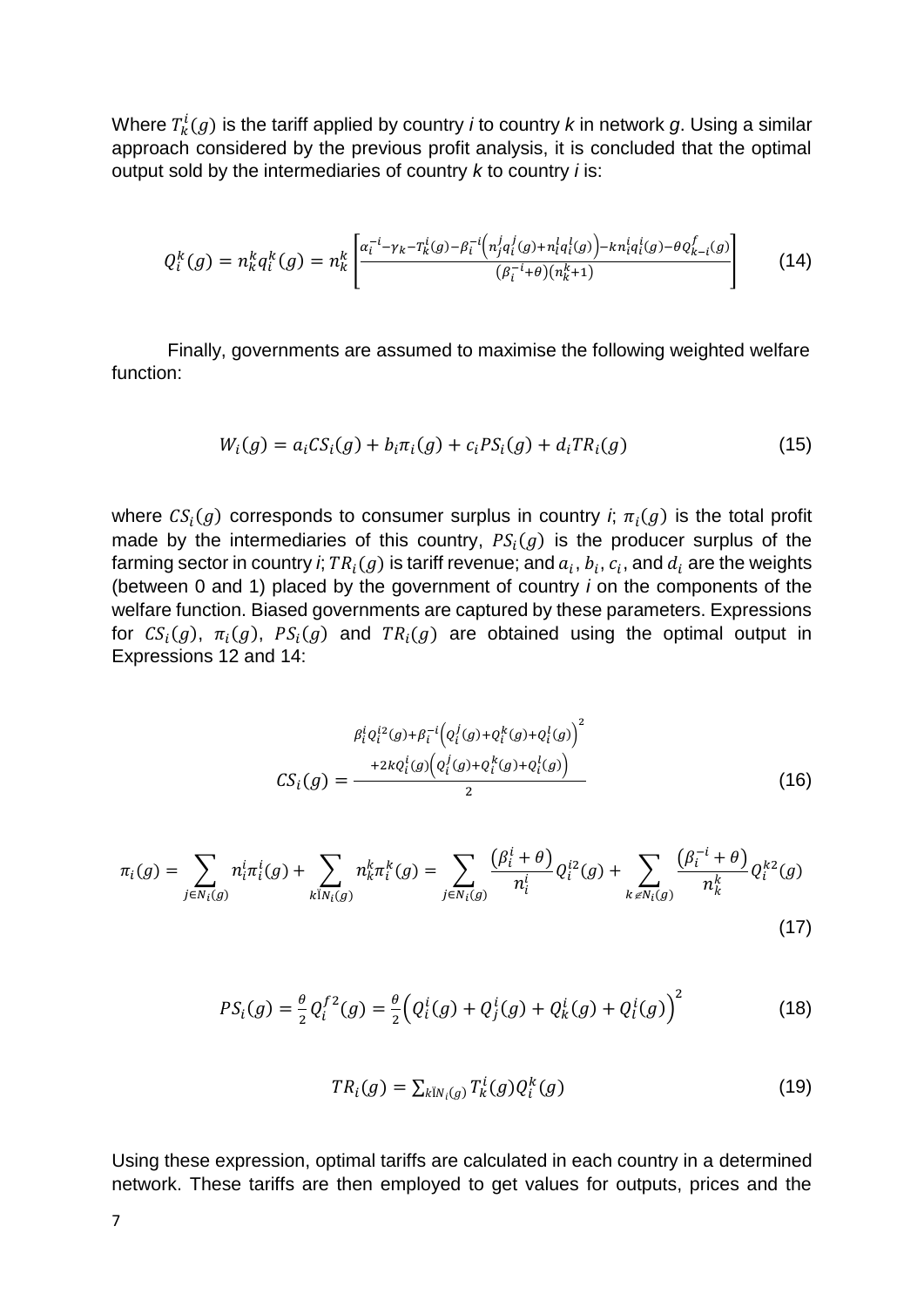components of the welfare function. Numerical estimations are obtained when adopting specific values of the parameters used in the model. Some of them are estimated, others are obtained from previous investigations, and other by means such as consultation with experts.

## **Summary**

The IAFTN model offers the flexibility to incorporate the important aspects of the food sector that characterise both the UK and its major (potential) trading partners in the assessment of future UK trade agreements. The IAFTN modelling approach considers a number of features that are present in the agri-food sector (e.g. intermediaries with market power in the supply chain, intra-industry trade, policy biases, and famers asymmetry in productivity, among others).

This makes the IAFTN model unique and different from other existing approaches that are based on the standard assumption of perfect competition. This allows the IAFTN far more flexibility in terms of the ability to predict trade outcomes and to assess these predictions under different scenarios and consider the real and different features of a sector.

In addition, the IAFTN can not only make predictions that are much more closely aligned with the current market structure of the agri-food sector, but it can also assess the stability of a new bilateral agreement, and possible posterior trade evolution paths.